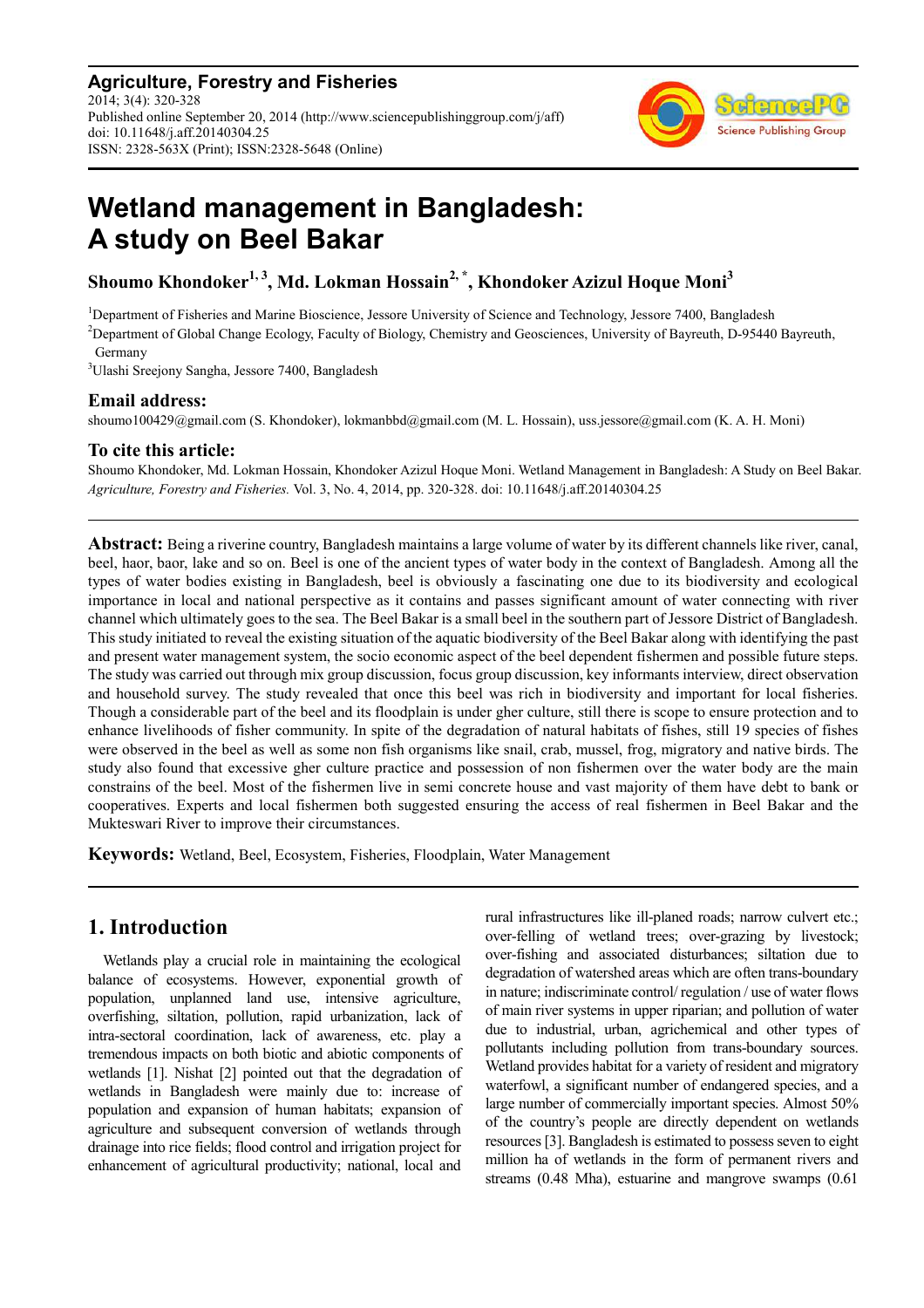Mha), shallow lakes and marshes (0.12-0.29 Mha), large reservoirs (90,000 ha), small ponds and tanks (0.15-0.18 Mha), shrimp ponds (0.09-0.115 Mha) and seasonally flooded flood plains (5.77 Mha) [2].

Beel is referred to surface water body that accumulates surface runoff water through internal drainage channel [4]. Beels are important wetlands and regarded as valuable fish and wildlife habitat [4,5]. In the active floodplains of the Surma-Meghna, the Brahmaputra-Jamuna, and the Ganges-Padma river systems, there are several large and small beels. In Bangladesh, there are thousands of beels of different sizes. Most of these large beels have shrunk quite considerably in recent decades [4,5]. Akonda, [6] and Khan *et al.,* [7] recorded that total area of beels and haors in Bangladesh is 1142 ha.

Beels and wetlands have not yet received proper attention in our country. In the 2011-12 fiscal year beel fisheries provided 85,208 metric tons natural and culture fish production where production was 746 kg/ha [8]. This plays a significant role in fulfilling the demand of Small Indigenous Species (SIS) and other viable species. These fisheries aspect connects directly with the livelihood of a huge number of fishermen and other people's dependant on the beel. Livelihood of real fishermen is immersed with debts, sorrows and many social and economic restraints. Though there are few initiatives but they are not adequate and in many cases not practical due to influence of vested people and as those approaches are not participatory. Usually beel dependent people are two types: farmers and real fishermen. Former one is based on individual property ownership pattern whereas, later one is based on common property management. Value wise paddy is produced more in the beel compared to production of natural fisheries. Price wise value of fish produced from the beel exceeds the value of rice

production. Again cost for agricultural activities is huge thus net benefit is very marginal compared to its investment whereas, the cost of management and harvest in natural variety is very low compared to its nominal investment. Many parts of the floodplain of the beel have been converted to gher (a small confined area mainly used for aquaculture but sometimes agricultural product during dry season). There are benefits and detriments of gher fish culture over the natural fisheries and agriculture. Direct income and scope for employment are available there, thus some people manage ghers and living better life but their number is very few. This system has led to negative impact on the environment too. Livelihoods of the real fishermen of this beel dependent are very measurable. Some of them tried to adjust with other work but could not cope very nicely. Only few fishermen were able to take lease of land and doing fish culture. Most of the fishermen still prefer that they get an ensured access of the Mukteswari River which is their last resort. The study of Ahmed, *et.al.,* [9] ; Nishat, [2]; Gnauck and Islam, [10]; Islam, [11]; Islam and Gnauck [12]; Islam and Gnauck, [13]; Islam and Gnauck, [14]; Islam, [15]; Islam and Gnauck, [16] ; Akonda, [6]; Khan *et al*., [7]; and Barbier *et al.*, [17] depicts the wetlands resources in Bangladesh, their present situation, causes of degradation and management aspects. No comprehensive study yet undertaken to assess the past and present situation of Beel Bakar. Therefore, it is necessary to assess the present situation, existing livelihood, fisheries resources as well as the current management practice of beel Bakar so as to summarize the problem and recommend prospects. The study attempts to assess the present and past status of Beel Bakar, Monirampur, Jessore, Bangladesh. The study also reveals the state of the livelihoods of real fishermen in the context of converting the floodplain to the fish culture gher.



*Figure 1. Study area (Beel Bakar covering the surrounding area of Mukteswari River)*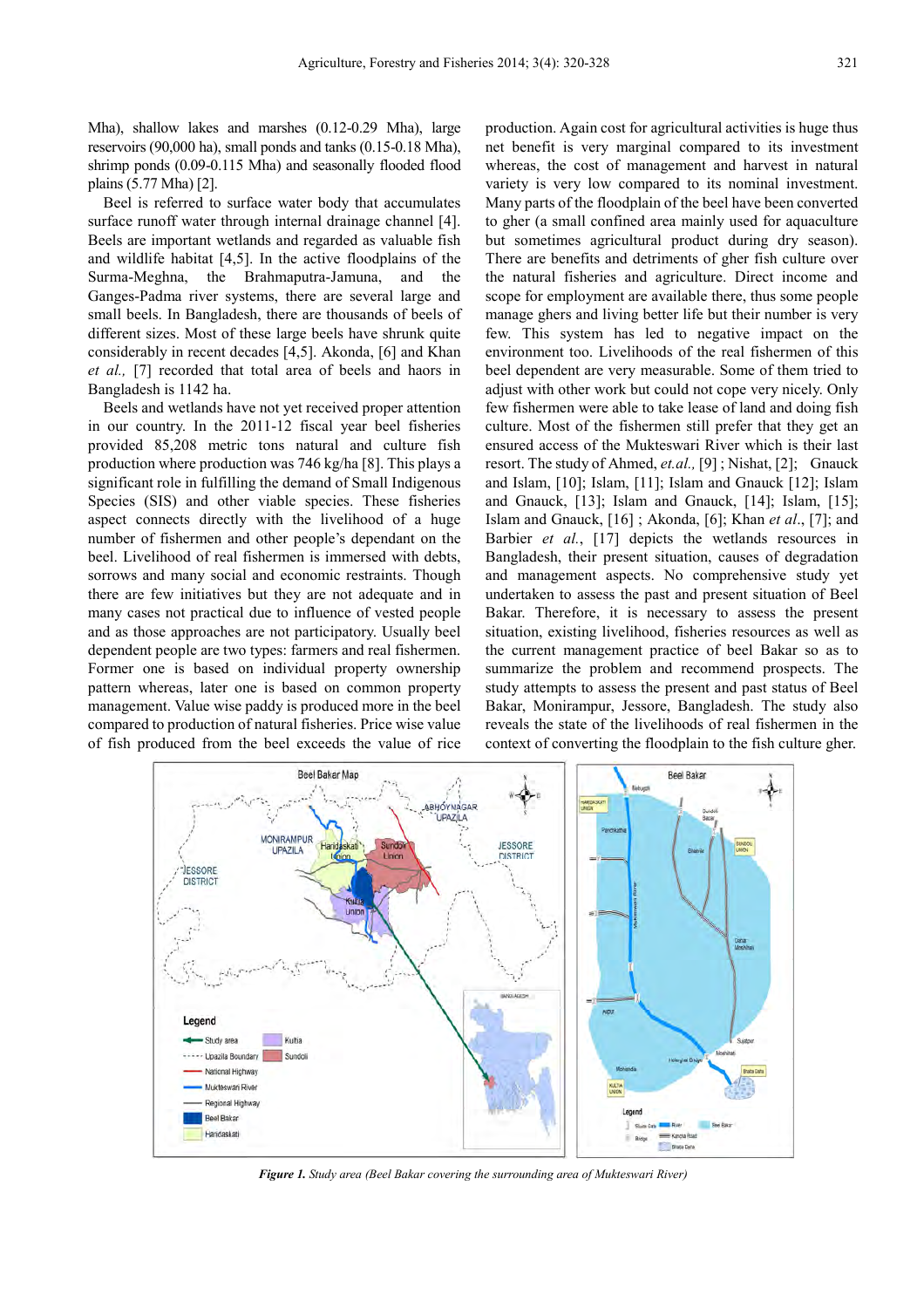#### *1.1. Study Area*

The Beel Bakar is one of the important beel under the Dakatia Beel Cluster and one of the first beels under the Mukteswari River system. The beel is situated mostly north of the Moshihati Bazar and south of the Monirampur-Abhoynagar road. The Mukteswari River runs through it from north to south and western side of the river belongs to Monirampur Upazilla (sub-district) and eastern side is under Abhoynagar Upazila. Haridashkati and Kultia are two unions (group of nearby villages) in which the beel is situated. To choose this beel as study site is relevant in this way that, it represents the maximum beel of Jessore-Khulna region and having similar ecosystem pattern, but it needs several interventions which should be come out from this initiative. Moreover, geographically it is a very important beel as it has connection with people of both Monirampur and Abhaynagar Upazilla of Jessore district, Bangladesh. With the present changing situation, it is difficult to identify the beel area though major part is reasonably deep and goes under water during wet season. In dry season, water remains in the river and canals and also in low depressions. The floodplain and catchment area is quite big. It is estimated that the Beel Bakar is having an area of about 1750 ha including its floodplain.

# **2. Methodology**

The study was designed based on Focus Group Discussion (FGD), Key Informant Interview (KII), direct observation and household survey. Three FGDs were conducted with local fishermen and two with farmers. One mix group discussion with diverse professions was also accomplished to get some discrete data. Six KIIs were performed with two social workers, a teacher, an old gher operator and two gher owners. Forty fishermen's households were surveyed to know their socio economic condition in present days. To get proper data from this survey, question about their daily income pattern, family size, age group, alternative income source, ownership of land, household type, diet, loan, sanitation, drinking water, mobile phone use, medical service and some property related information were gathered which eventually resulted in a portrait of fishing community's life in study area.

# **3. Result and Discussion**

# *3.1. FGD and KII Findings*

## *3.1.1. Past and Present Water Management*

To support Green Revolution water management interventions were achieved through number of activities in this area also. Construction of 21 vent flap gate type sluice gate known as Bhabadaha Sluice gate was made on the Mukteswari River. Apart from it, numbers of sluice gate for water control were constructed upstream and laterally to adjoining areas. Such structures in the downstream were considered to prevent entry of saline water. With a longer period impact of stopping tidal water gradually invited deposition of silts and eventually introduced water logging to particular *beel* and later extended over to most of the *beel* and river network of the region. After having the bitter experience of longer period water logging, with the introduction of Tidal River Management (TRM) concept, remedy was observed. Now like many other *beel*, *beel* Bakar becomes waterless in dry season. However, conversion of many areas of the *beel* into gher system limited the return to previous system with a result of inequity of the resources in the form of advantages went to non target people. Many local farmers suggested that, if water release properly through the Bhabadaha Dam (sluice gate), the situation would be nice. They also opined for an additional option of water to divert to Bhairab River (River near Noapara of Jessore district) through Fultala area. They also suggested for re-excavation of Amdangar Khal and Boyrar Khal. It should be noted that unless excavated soil is properly managed, excavation or re-excavation would bring no positive outcome.

#### *3.1.2. Situation of Gher and Aquaculture*

Initially Gher was done in water logged condition by few people in the *beel* periphery. Later some people introduced it to trap wild fishes. Now there are three types of ghers:

- Seasonal ghers, mostly done fish culture in wet season and paddy in the dry season usually without any trench.
- Seasonal ghers but, mostly with trench so that, it is possible to fish is in considerable part. This type has two different patterns namely; i) Relatively medium and smaller sized; ii) Very big in size, mostly combining several plots
- Perennial ghers where scope for paddy cultivation hardly available or operators are mostly interested in fish culture.

Apart from gher fish culture, there are number of perennial and seasonal ponds where fish culture is going on. Water retention in the ponds of north-western areas was found poor and suitable for seasonal fish culture.

# *3.1.3. Status of Fishermen Livelihoods in the Context of Changed Situation*

*Earning and Debt:* Most of the fishermen earn 100 to 200 BDT per day only. Thus, monthly average income stands 3000 to 6000 BDT (40-80 US\$) which is very poor. They cannot manage to maintain their family not even to meet basic requirements. Loan becomes a part and parcel of their life due to low income. Threshold capacity to take loan and loan recovery (returning) are also in very measurable position. Before returning a loan another loan is required.

## *3.2. Household Survey Findings*

Fishermen villages are conspicuous and isolated. Two villages are in the western side, one in the north and others are in the eastern side. It was observed that all the respondent fishermen are Hindu and lead a low profile life style, although they have a satisfactory water and sanitary system.

### *3.2.1. Religion, Family Size, Age Group and Daily Income*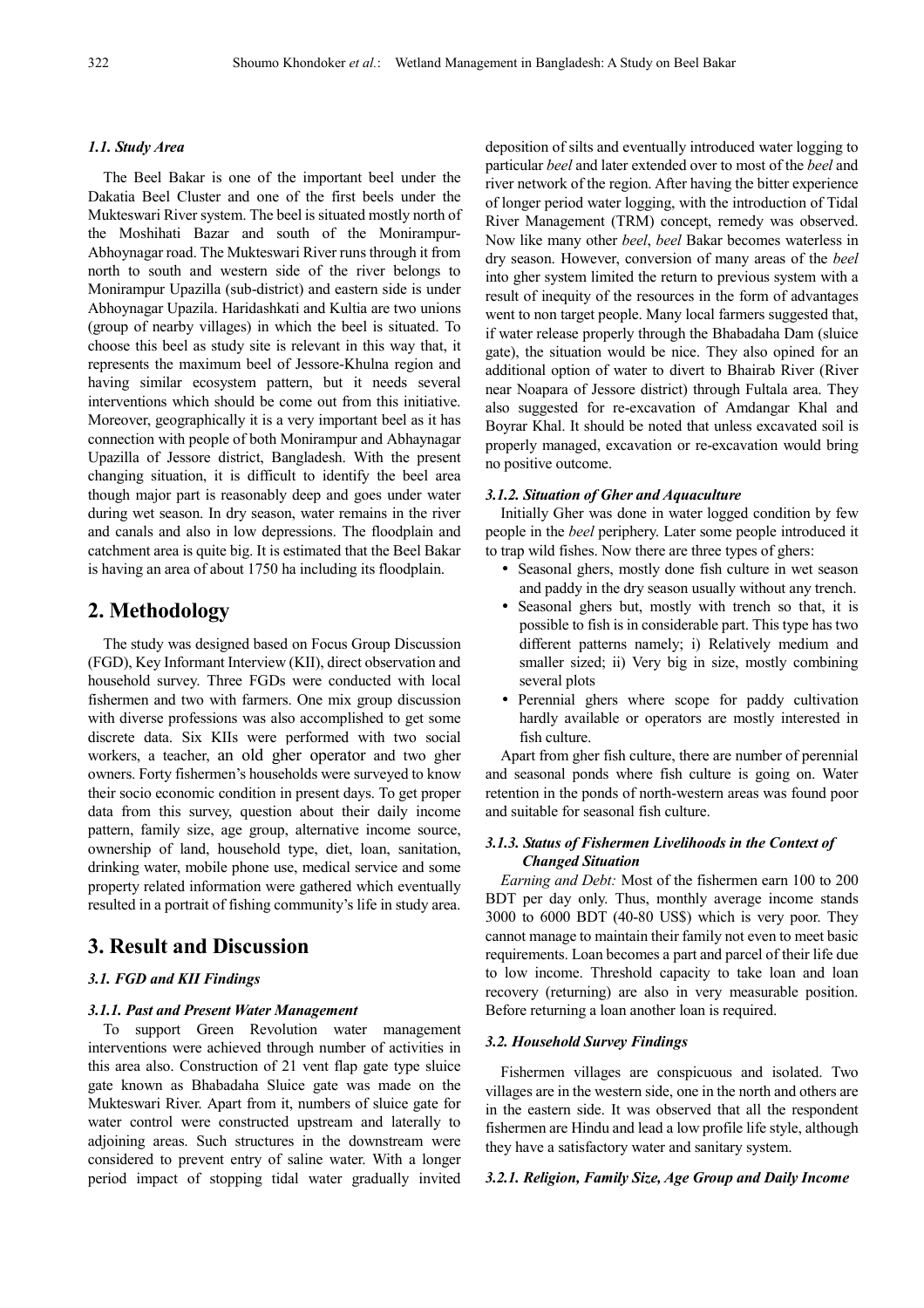As per household survey, it was found that traditional fishermen are mostly Hindu in religion. Maximum (53%) respondents (fishermen) are within 31-50 years old, followed by  $40\%$  above 50 years and  $7\%$  range 20-30 years (Fig. 2). The study also revealed that majority (65%) of the respondents are very poor whose, average daily income ranged 100-200 BDT. Only 17% respondents earn above 300 BDT per day (Fig. 3). Very big family size (more than 6 family members) is 15% (lowest) whereas, small household size (1-4 members) is 25%. However, medium household size  $(5-6$  members) is maximum  $(60\%)$ .

# *3.2.2. Ownership of Land, House Type, Alternative Income Source and Sources of Loan*

Majority (68%) of the respondents live in semi concrete house followed by 17% in concrete and 15% in earthen house respectively (Fig. 4). The study revealed that 100% respondents have own land to construct their house. Most of respondents depend on loan from NGOs and bank. Highest (40%) respondents receive loan from NGOs, followed by 15% from bank and 7% from both bank & NGOs. However, significant (38%) proportions of the respondents are not depending on loan from any sources (Fig. 5).

## *3.2.3. Alternative Income Source and Status of Fish and Meat in Consumption*

In rainy season major part of the farmers and local people work in fish ghers and do fishing in little open beel portion. In addition to that many of them work as day laborers, rickshaw/van puller etc. Usually they earn 100-150 BDT per day. About 93% respondents take fish nearly every day. Only 2% household takes fish a day or two per week (Fig. 6). Reversely, not a single household take meat every day (Fig. 9). The study also revealed that fish from beel in the diet is still not diminished. Twenty percent fish in their consumption comes from beel, but most of them (47%) come from river source (Fig. 10).

# *3.2.4. Status of Drinking Water, Use of Mobile Phone, Sanitary Latrine and Medical Service*

The study revealed that all the households use underground water for drinking, no one use water from river or tanks. No one of the respondents was found who does not have mobile phone set (Fig. 11). Most (72%) of the households have ring slab toilet, whereas, 25% use concrete and hygienic sanitary latrine. Only 5% household uses service of health complex whereas, 40% gets medical treatment from local practitioner (usually pharmacy person) (Fig. 12).



*Figure 2. Age group of the respondents in Beel Bakar* 



*Figure 3. Daily income of the respondents in Beel Bakar* 



*Figure 4. House type of the respondents in Beel Bakar* 



*Figure 5. Sources of loan receive by the respondents in Beel Bakar* 



*Figure 6. Fish consumption pattern of the respondents in Beel Bakar* 



*Figure 7. Household's sanitary latrines use in Beel Bakar*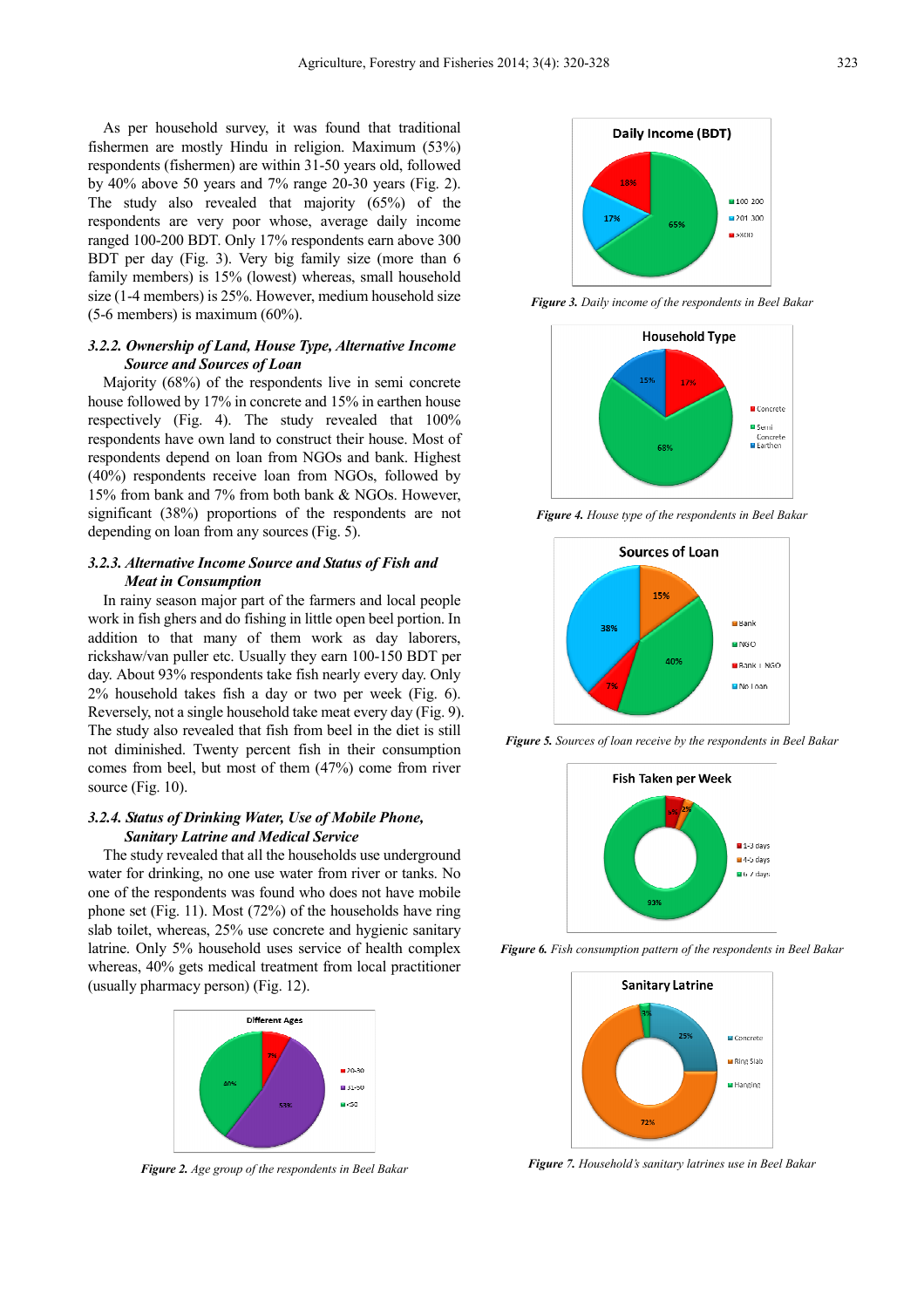

*Figure 8. Household's alternative income sources in Beel Bakar* 



*Figure 9. Household's meat consumption pattern in Beel Bakar* 



*Figure 10. Household's sources of dietary fish in Beel Bakar* 



*Figure 11. Mobile phone users in Beel Bakar* 



*Figure 12. Sources of medical service in Beel Bakar* 

# *3.3. Limiting Factors for Propagation of Beel Fisheries in Bangladesh*

Gher system is the main barrier for the propagation of *Beel* fisheries and maintaining fish biodiversity. For this, proper management cannot put in place. Introduction of different interventional tools and activities cannot be established like fish sanctuary, habitat restoration and swamp forestry development. Each gher has its own boundary and it stops regular water flow and also restricts flow of nutrition. So, fish cannot move in a natural manner. Sometimes it cannot reach its breeding ground. The over population of some aquatic weeds also help to fall the water quality and eventually the fish propagation. This is associated with making the water stagnant and transparent which is a resultant of excessive man-made intervention.

# *3.3.1. State of Conflict and Possible Resolution: Fishers and Farmers*

Usually conflict remains within two professional groups namely; fishers and farmers. Surprisingly, in Beel Bakar there is no conflict between them. This is because traditional fishers are cornered so much that society does not count their sayings. On the other hand, farmers are also cornered by fish culturist.

# *3.3.2. State of Conflict and Possible Resolution: Fishers and Aquaculturists*

Fishermen are silent but do have long term conflict with gher fish culturist. This is because they are grabbing most of the floodplain where fish grow. Encroachment to the river is also alarming. Many side canals are interrupted by ghers in such a way that fish movement, breeding, grazing are hardly possible. Fishermen are not in a position to raise their issues in front of the fast growing fish farmers and outside investors as it appears that there is no issue. It is apparent that, more serious conflict or contradiction is going to take place between environment and the present trend of development.

#### *3.3.3. Beel Fisheries and Fishermen's Livelihoods*

Every *beel* needs to maintain its open water fisheries for ensuring livelihoods of traditional fishermen. Control of the resources should not go to the person who has the control over resources other than *beel* also. Khas boundary needs to be demarcated and encroachment needs to be stopped.

### *3.3.4. Fish Fry Release and Future Access Status*

Fishermen claimed that the fish fry releasing in open water by the line agency is being diverted by the influential to their fish ghers instead of open *beel* and rivers. They demanded that program should be implemented in the river. A matter of concern also envisaged that situation has come to such a position that in case fish fry is released in the river, the influential may capture the position or restrict real fishers in managing resources in the river. Thus, there may be a risk of losing the ruminant accessibility of the water body.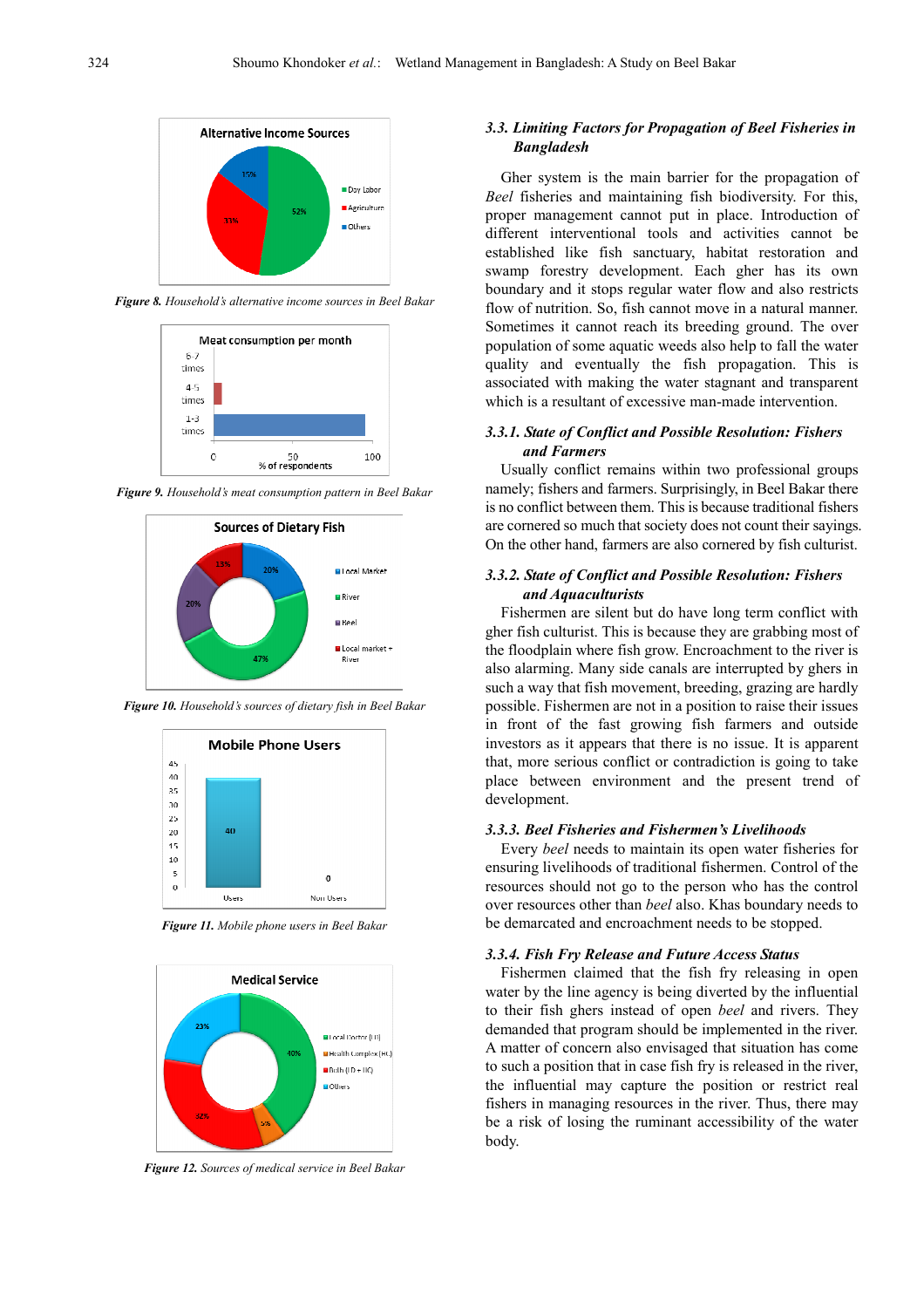# *3.3.5. Reasons of Degradation of Fish and Fisheries Resources Including Habitat Quality*

- Role of insecticide/pesticide in disappearing fish
- Affect of pesticides and fertilizers
- Limiting fish breeding and propagation
- Leaving no fish to breed next year
- Agricultural practices without consideration of fishermen issues



*Figure 13. Gher operation in Beel Bakar* 



*Figure 14. Present Scenario of Beel Bakar* 

#### *3.3.6. Problems of the Farmers*

- Now-a-days paddy production is good than earlier, but the production cost is comparatively high.
- Gher practice makes a large portion of the beel busy in fish farming. This hampers the agriculture production of the beel area.
- Gher operators are rich people, thus expansion of gher farming is replacing small scale agriculture.

## *3.3.7. Gher Culture Status, Impacts and Solution*

The rapid expansion of the gher construction should be controlled considering its carrying capacity in the *beel* by maintaining ecosystem functionality. As many people are interested in expansion of gher but significant number of people is now aware of the impacts of gher on beel ecosystem. Solution is needed balancing demand and ecosystem based approach.

Local level planning should come with an outcome of planned zoning of the *beel* with recommended extent and pattern of ghers if needed. Following points may be considered as solution:

- Ghers should not be continuous or clusters. There should be adequate intervals.
- Ghers should be constructed with appropriate set back distance from the bank of the river or canal.

*Local level problem with gher culture* 

 Gher owner hires the labors and guards from outside of beel area. People from South (Keshabpur and

Monirampur town side) mainly regulate the gher business.

- Local people are deprived of the chance of getting employment from gher.
- The people, who own the ghers, are not real fishermen. This is why; they don't think of the natural habitat of the fish and kill the unwanted species (natural species) for culture purpose.
- Due to gher culture, agricultural production has declined also.

### *3.3.8. Fish Migration and Movement Status*

Fish migration and movement takes place up and downstream of the river and also laterally. Due to intervention and with number of fixed ghers and net/ban migration and movement have seriously hampered. Lateral movement and migration also significantly affected due to construction of ghers without any spacing. As grazing area also encroached, number of fish in the river drastically dropped. Few sluice gates are constructed within the *Beel* Bakar. These are not for paddy cultivation rather, in virtue for the benefit of the gher operators. These sluice gates and ghers constructed in front of bridge/culvert restrict not only fish movement but also contribute in changing water management.

# *3.4. Factors need to be addressed for Propagation of Beel Fisheries in Beel Bakar*

### *3.4.1. Need for Beel Based Water Management Planning*

Water management should focus natural fisheries and to some extent for agriculture and least for aquaculture/gher farming. Department of Environment (DoE) along with Upazila or District authority should do this planning in participatory manner involving relevant experts. The local level planning should identify and execute how much and which areas of the beel should be identified and take necessary measures to implement it.

#### *3.4.2. Need for Beel Based Environmental Planning*

Unless *beel* based environmental planning is done in accordance of the fisheries planning, sustainability of the resource management can be worsen especially in the context of climate change. We do have coastal land use planning and even for greater Dhaka city. District Water Resources Assessment made by LGED by engaging number of consulting firm was a good initiative but could not achieve much due to lack of commitment. DoE, IUCN or relevant organizations should get the power of exercise to do swamp forestry development on land which does not belong to *khas land* (the land that is owned by the government). Thus, redefining *beel* boundary based on ecosystem and supported by or in accordance to ecological boundary is required to revert encroachment trends.

#### *3.4.3. Beel Based Conservation of Fishermen's Rights*

In the river dominated areas, fishermen's rights are river based like the marine fishers go to sea and coast for catching fish. Similarly, in the upland areas where scope of fishing in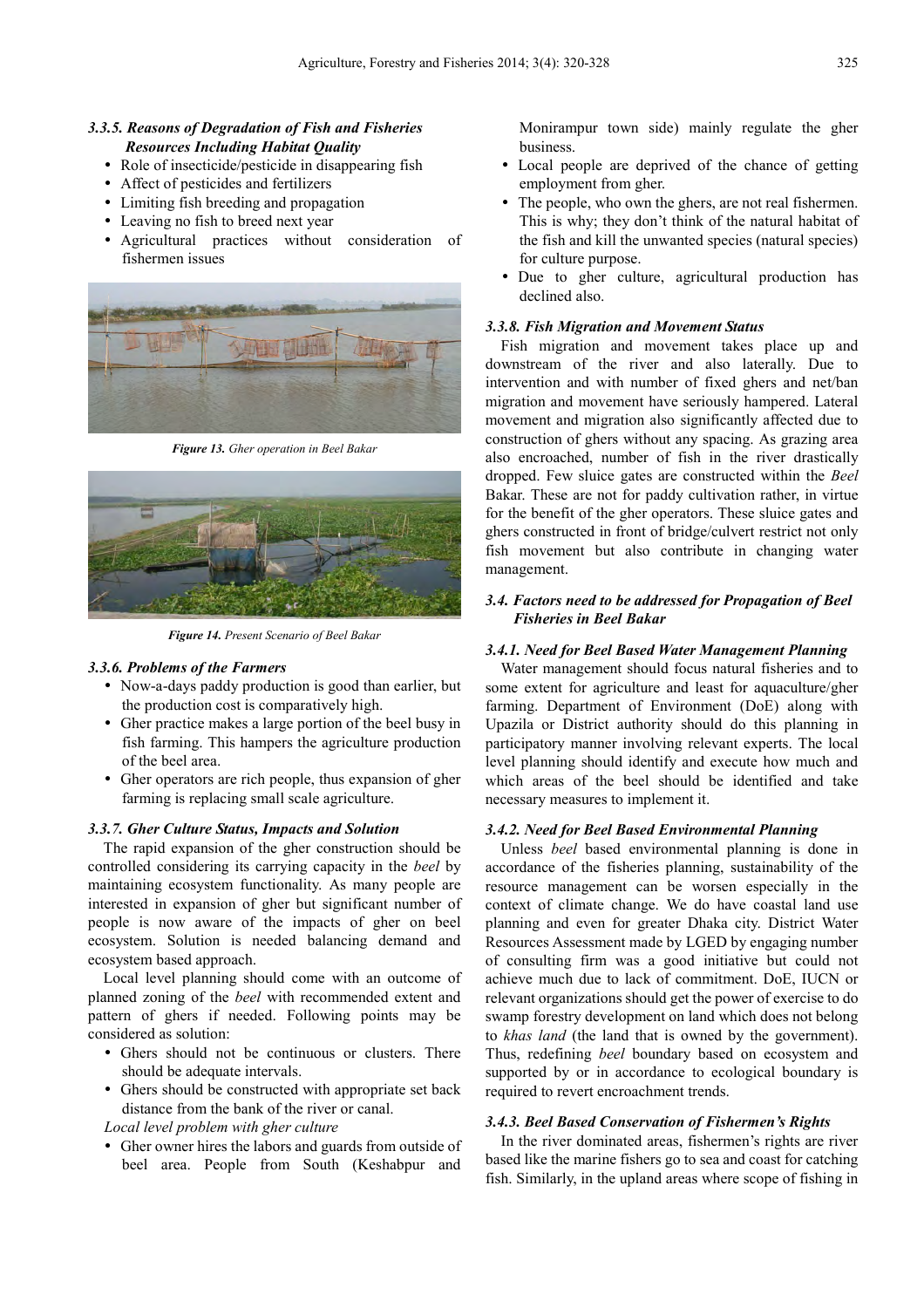the river is limited but there are number of *beels*, rights of fishermen should be established *beel* based. Thus fishermen should get access to habitat area, resources especially natural fisheries.

## *3.4.4. National Context of the Demand*

The problems, issues, challenges are little different in this *beel* compared to many other *beels.* But this is very important to know the status and process of changes of this beel as in coming days many *beels* may become like this. For this reason the study findings would be useful in the national context. On the other hand, demand to promote livelihoods of the fishermen is not the demand of this *beel* only but it should be a national demand.

#### *3.5. Base Situation*

#### *3.5.1. Hydrology and Morphological Set Up*

The Mukteswari River flows through this *beel*. There are number of *khals* (small pass way of water) and small tributary rivers also. Rain water comes from the upstream through the river and other inlets and rainfall to the catchment are main source of water. Tidal water used to reach the *beel* earlier but due to different interventions it is not reaching. The slope of the *beel* is from the north-west and north-east to the south. Thus southern part of the *beel*  and floodplain are deeper and northern, north-west part are shallow. Few parts of the *beel* are with perennial water and rest is seasonally flooded. Once upon a time (about 15 years ago even) it had normal *beel* characteristics, later experienced with longer period water logging and recently water logging is over due to TRM process in the adjoining *beel* and downstream part. The *beel* and its floodplain are having later connectivity too apart from northern side. In the downstream it is connected with the same river but a different name called Hari River. Water has to pass through the 21 vent BWDB Bhabadaha sluice gate. Ultimately the water flows to the Sundarbans and to the coast.

#### *3.5.2. Biological Set Up*

Once, the *beel* was full of water based resources along with paddy, wildlife and birds. Bird trapping by poachers was a regular scene which indicates richness of the *beel* in terms of biodiversity. Fisheries were one of the important sectors from which people used to get fishes from the natural sources. Presently, due to change of water management pattern morphology, hydrology and culture pattern have significantly changed. Influential people made ghers for shrimp and white fish culture. Part of the *beel,* specially its floodplain earlier and now supports grazing of livestock. In the natural system, it prevailed much better earlier invited number of migratory and resident birds. This site was also famous for amphibians, reptiles and mammals. Around 20 fish species are still common [18]. In recent past, number of fish species was about 70. Species which are not available now a days are Boal, Pabda, Sarpunti, Magur. snail, crab, kuchia, frog, snakes are still observed in the *beel.* 

*Table 1. Commonly available fishes in Beel Bakar* 

| <b>SI</b><br>No | Local<br><b>Name</b> | <b>Scientific Name</b>     | Order              |
|-----------------|----------------------|----------------------------|--------------------|
| 0 <sub>1</sub>  | Puti                 | Puntius spp.               | Cypriniformes      |
| 02              | Rui                  | Labeo rohita               | Cypriniformes      |
| 03              | Catla                | Catla catla                | Cypriniformes      |
| 04              | Mrigel               | Cirrhinus cirrhosus        | Cypriniformes      |
| 05              | Kalbaus              | Labeo calbasu              | Cypriniformes      |
| 06              | <b>Bata</b>          | Labeo bata                 | Cypriniformes      |
| 07              | Shol                 | Channa striatus            | Channiformes       |
| 08              | Koi                  | Anabas testudineus         | Perciformes        |
| 09              | Shing                | Heteropneustes fossilis    | Siluriformes       |
| 10              | Tilapia              | Oreochromis<br>mossambicus | Perciformes        |
| 11              | Taki                 | Channa punctatus           | Channiformes       |
| 12.             | Tengra               | Mystus spp.                | Cypriniformes      |
| 13              | <b>Baim</b>          | Mastacembelus spp.         | Mastacembeliformes |
| 14              | Bele                 | Glossogobius guiris        | Perciformes        |
| 15              | Mola                 | Amblypharyngodon mola      | Cypriniformes      |
| 16              | Dhela                | Osteobrama cotio           | Cypriniformes      |
| 17              | Kholisha             | Colisa fasciatus           | Perciformes        |
| 18              | Chang                | Channa gachua              | Channiformes       |
| 19              | Small<br>prawn       |                            |                    |

Fishing ghers that were common in this *beel* are Current jal (net), Vasal jal (lift net), Goga jal, Khewla jal, Arende jal, Koach, Kachari, Khuni, Charo, Nesa, Borsi, Gaze, Pata, Chari etc (Table 2). Aquatic vegetation including water lily and other species (kolmi, helencha, hogla pata) are still present but once used to maintain a healthy food chain. This was mainly dependent on non fish organisms as important steps of the food chain and food web. Both terrestrial and water dependent plants and reeds are still found. Pitali which is one of the swamp plants growing widely. Common birds of this *beel* are Pankouri, Stork, Finge, Shalik, Doyel, Dongur, Vilabile, Bakchu, Ghu ghu, King Fisher etc. Once the agriculture was with harmony with natural fisheries and wildlife but now it has been transforming to Boro paddy (a native variant of paddy) within the ghers rapidly. Both agriculture and culture fisheries are with rapid acceleration threatening biodiversity and livelihoods of poor people especially the traditional fishermen. In addition of main cereal crops (rice, wheat) non-cereal crops and vegetables like Pumpkin, Cucumber, Cabbage, Broccoli, Cauliflower, Chili, Kohlrabi, Bitter gourd, Petsai etc. are also seen to be grown by the *beel* areas. Farmers use chemical fertilizers for crop production. Fertilizers used in the study area are Urea, TSP, Zinc and Potash. Inorganic fertilizers are used in the *beel* are for IRRI crop. Main crop in the beel is IRRI. But in early days the *beel* was flourished with different vegetables and native paddy variants like Aush, Amon, Boro etc. But due to the introduction of hybrid crops and low production of native crops, farmers became less interested in the production of these crops. In *Beel* Bakar, no crops were cultivated during 1986 to 2009 due to water logging. From 2010-11 the cultivation was again started. But 75% of the total beel remains under water all the year round. BRI 28 gives production of 20-25 *mound* (a local unit which represents 40 kg) per bigha (42 decimal) land. About 30-35 mounds paddy per bigha is produced with hybrid variety like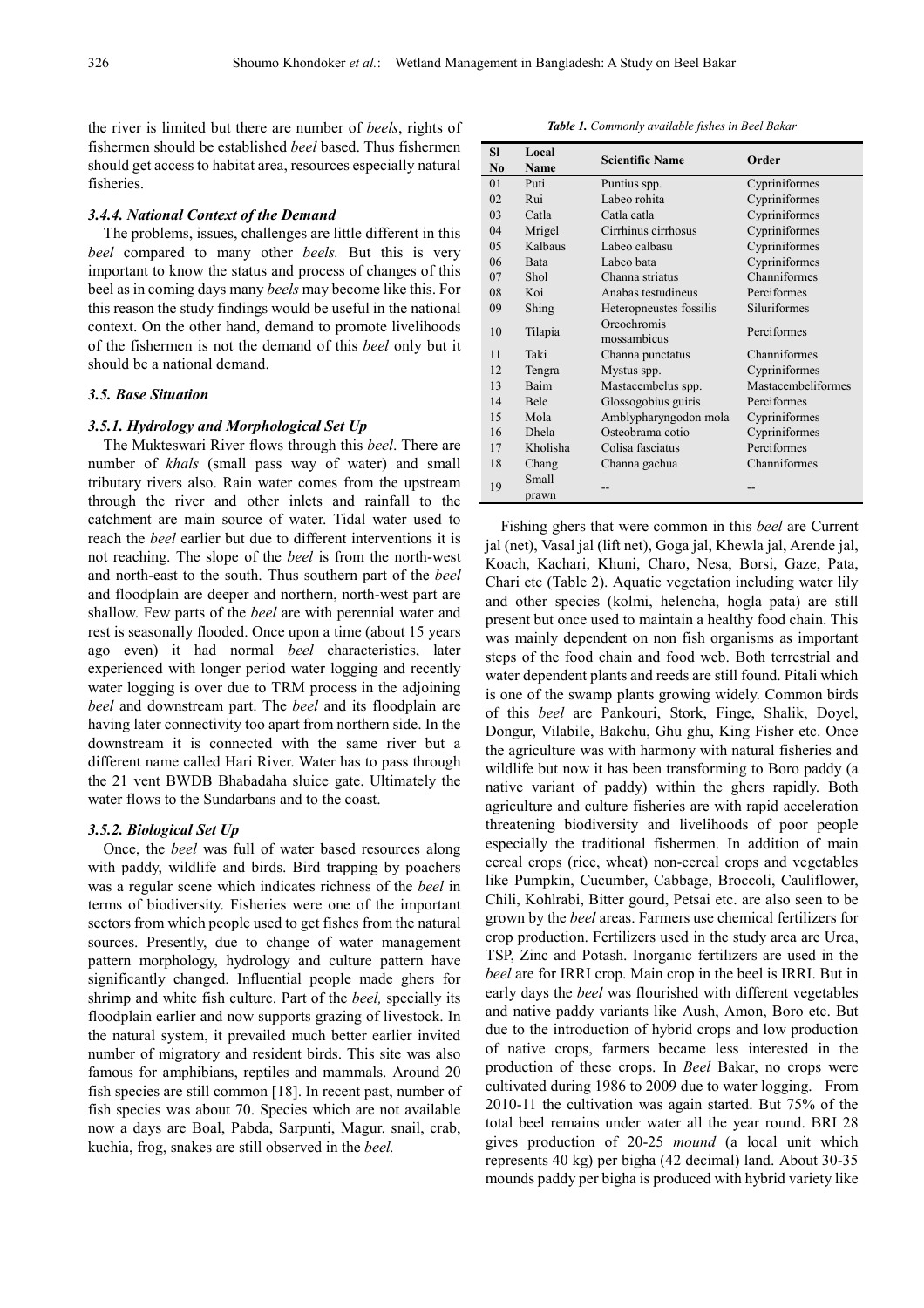SL 8, Hira, Sathi, Rajkumar. Fishes cultured in the ghers of *Beel* Bakar are golda, rui, silver carp, grass carp, black carp, common carp, big head, tilapia, mrigel and some other Indian major carps and Chinese carps.

*Table 2. Fishing ghers used in Beel Bakar* 

| <b>Gher Name (Local)</b> | Major species caught                        |  |
|--------------------------|---------------------------------------------|--|
| Vasal Jal (Lift net)     | All kind of fishes (small to large)         |  |
| Khewla Jal               | Punti, Taki, Royna etc.                     |  |
| Goga Jal                 | Mainly big fishes                           |  |
| Kachari Jal              | Rui, Shol etc. (Mainly medium size species) |  |
| Khuni                    | Chingri (Shrimp), Puti etc.                 |  |
| Charo (Fish trap)        | Koi, Taki, Gutia etc small species.         |  |

## *3.5.3. Social Set Up*

The *Beel* Bakar is surrounded by many villages namely Mohishdia, Alipur, Poradanga, Padmanathpur, Parualia, Dharmatala, Panchkathia in the western side and Hazirhat, Nebugati, Kucholia, Sundali in the north. Villages of the east are Dhopadi and Hargacha and in the south Moshihati. There are some villages situated within the *beel* but mostly in its eastern floodplain are Bhatbhila, Danga Mashihati, Dohor Moshihati, Bariadaha, Baje Kultia. Common people are dependent on agriculture, fisheries, aquaculture and small business mainly. Gher fish culture of the beel is mainly controlled by rich and influential people. However, along the catchment boundary especially in the northwest part, medium and small farmers also doing gher fish culture within their small plots. Fishermen belong to several villages. In Mohishdia village, there are about 65 fisher families in the Rajbongshi para (a cluster of inhabitants) alone. Their livelihoods are under extreme threat and vulnerable due to drastic shrinking of open water to aquaculture. There are many non-traditional fishermen. In wet season mostly all person gets involved in fishing for livelihoods and subsistence in nature.

#### *3.6. Proposed Interventions*

#### *3.6.1. Fish Sanctuary by the Fishermen Community*

Usually local people in most part of Bangladesh are afraid of conservation as the idea they first get is "Restriction" giving them flavor denying access. Concept of conservation practically means getting resources at a certain level for longer time period instead of higher quantity but for short period. The study was also confronted with this situation in *Beel* Bakar area. Some of the respondents opined that if conservation effort is taken then where they will catch fish. It seems that all development they have been acquainted is planned and made by officials and imposed to them and the process is not participatory. It was discussed with them in detail and they opined that if the planning process of conservation is made by taking their opinion or process, itself allow them to take decision where to conserve, when to and what to. Then they would be happy and that effort certainly benefits them. It appeared that with full participation of fishermen dependent on the Muteswari

River and the *bee*l can establish Community Based Fish Sanctuary. They are clear about the concept that if they can harvest the outcome of the conservation then no problem in allowing conservation.

#### *3.6.2. Fish Habitat Restoration of Beel and River*

Restoration of fish habitat mainly consists of re-excavation with proper slope and ensuring management of excavated soil. Apart from this, encouraging regeneration of swamp forest to support fish is important aspect of the habitat restoration. Sometime introduction of recently disappeared fish species considered as part of the process. Though total environment of the *beel* has been marching towards materialistic development, still there is scope for restoration of the river and adjoining floodplain or *beel* part also. The process should be designed and monitored by fish habitat restoration expert and executed by fishermen, local organization and related field agencies. A decision on planning process for maintaining a setback distance for gher making from the river and *khal* even if that is part of private property should come up. So this habitat restoration should be friendly to the ecosystem and environment to benefit fishermen and local people ultimately. Fishermen should not be treated as competitor to the resources of the *beel* rather it is an advantage of getting service of fishermen at nominal cost in managing resource generation and recommended harvesting process.

# **4. Conclusion and Recommendations**

## *4.1. Conclusion*

In Bangladesh, about 11% populations are involved with fisheries sector and this sector contributes 4.39% to the national GDP. This field deserves more attention by both government and private investors to conserve biological resources and ensure food security. The study reveals that that *Beel* Bakar desires a better management approach and for its long term effectiveness it should be participatory, mainly with the involvement of local community. Although it lost its diversity in both flora and fauna, the existing species can be conserved by the conservation of *beel*, its floodplain and Mukteswari River. As around 8450 families are directly and indirectly dependent on the *beel,* it is also important to restore the wetland for ensuring livelihood of surrounding communities.

#### *4.2. Recommendations*

- Need to establish rights of the fishermen. Main contradiction with this issue is to ensure the access of real fishermen into Beel resource. The non fishermen/ fish businessmen need to be stopped who degrade the natural part of the beel.
- Recommended river stretch for conservational effort (also suggested by fishermen) is Lokhaidanga, Kultia Bridge to Helar Ghat Bridge, Helar ghat to Bandhar Matha and Lohadanga.